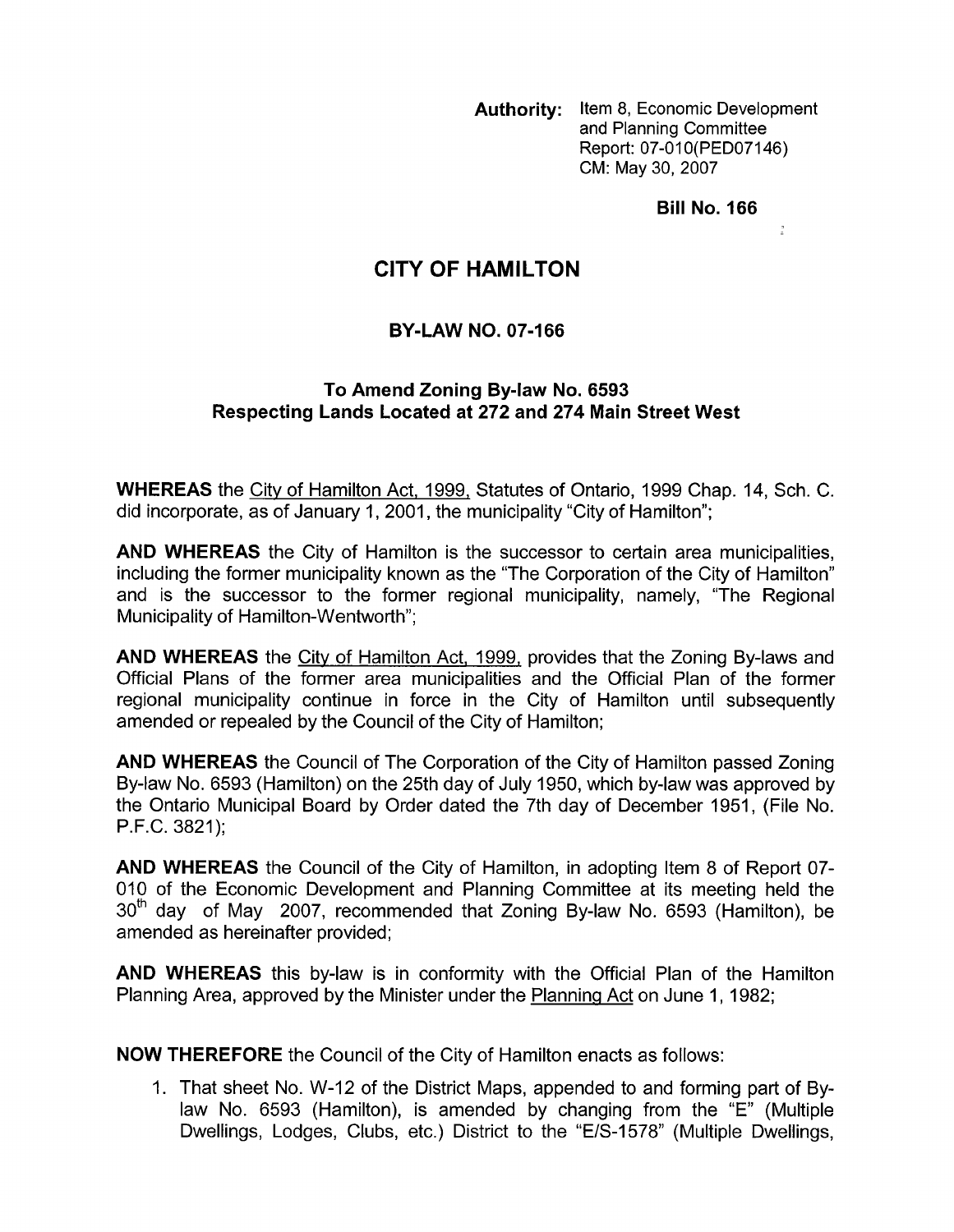## **Bylaw Respecting 272 and 274 Main Street West (Page 2 of 3)**

Lodges, Clubs, etc.) District, Modified, the lands, the extent and boundaries of which are shown on the map hereto annexed as Schedule "A".

- 2. That the "E" (Multiple Dwellings, Lodges, Clubs, etc.) District regulations as contained in Section 11 of Zoning By-law No. 6593, applicable to the lands described in Section 1 of this By-law, are modified to the extent only of the following special requirement:
	- (a) That notwithstanding Section 11  $(1)(x)$  of By-law No. 6593, General Offices shall be permitted only on the ground floor of the building existing on the date of the passing of this by-law being the  $30<sup>th</sup>$  day of May, 2007.
- 3. No building or structure shall be erected, altered, extended or enlarged, nor shall any building or structure or part thereof be used, nor shall any land be used, except in accordance with the "E" (Multiple Dwellings, Lodges, Clubs, etc.) District provisions, subject to the special requirement referred to in Section 2 of this by-law.
- **4.** By-law No. 6593 (Hamilton) is amended by adding this by-law to Section 19B as Schedule S-1578.
- 5. The Clerk is hereby authorized and directed to proceed with the giving of notice of the passing of this by-law, in accordance with the Planning Act.

**PASSED and ENACTED this 30<sup>th</sup> day of May, 2007.** 

**Fred Eisenberger** 

Rose C

Mayor Acting City Clerk

ZAR-06-106